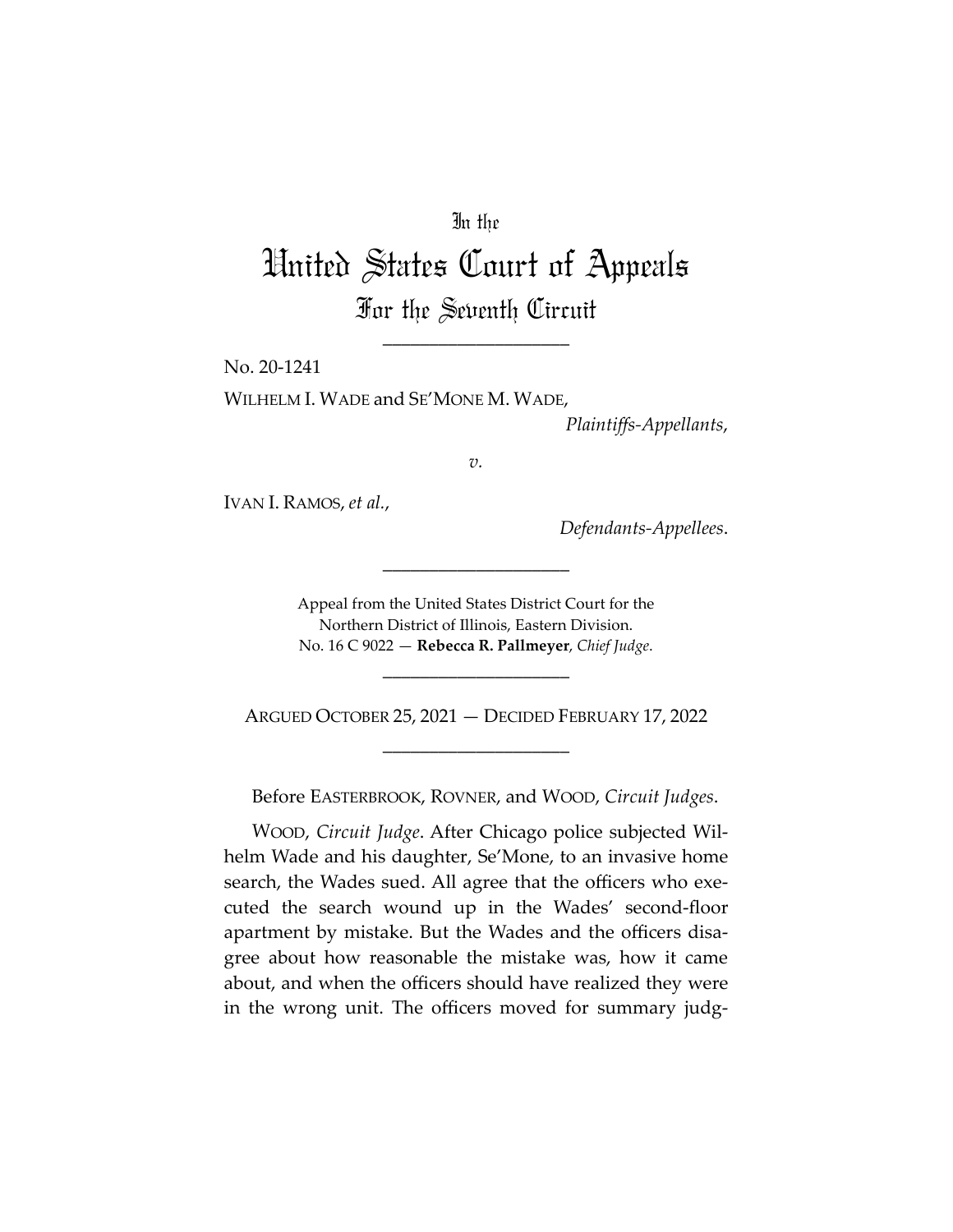ment. Although the district court expressed some reservations, in the end it granted the motion. The Wades appealed. We agree with the district court that the Wades have not pointed to evidence that would allow a reasonable factfinder to decide in their favor, and so we affirm.

**I** 

Like many Chicagoans, the Wades live in an apartment building that has two floors; theirs is on the second floor. As in many such buildings, the first-floor unit in the Wades' building is a short flight of stairs up from ground level. Another full flight of stairs leads to the second floor. On the day of the search, Chicago Police Department (CPD) officers were seeking Terrell "Swami" Johnson, a purported heroin dealer. A confidential informant, John Doe, had identified the "second floor" of the Wades' building as Johnson's place of operations. The officers obtained a warrant for the secondfloor unit, ascended both the short and the full-length staircases, and kicked in the door to the Wades' unit. That was a mistake. Doe apparently had identified the unit just a few steps above ground level as the "second" floor. That was where Johnson lived and had been running his drug business.

Doe was a so-called "registered cooperating individual" who had provided the CPD with information about drug sales on hundreds of occasions. At least two of the defendants here, Officer John Frano and Sergeant Ivan Ramos, knew Doe well from such encounters. According to Ramos, Doe's tips had resulted in many prior arrests. That is why, when Doe told Ramos in September 2015 that he had just purchased a few bags of heroin from a man known as "Swami," Ramos took an immediate interest. Doe recounted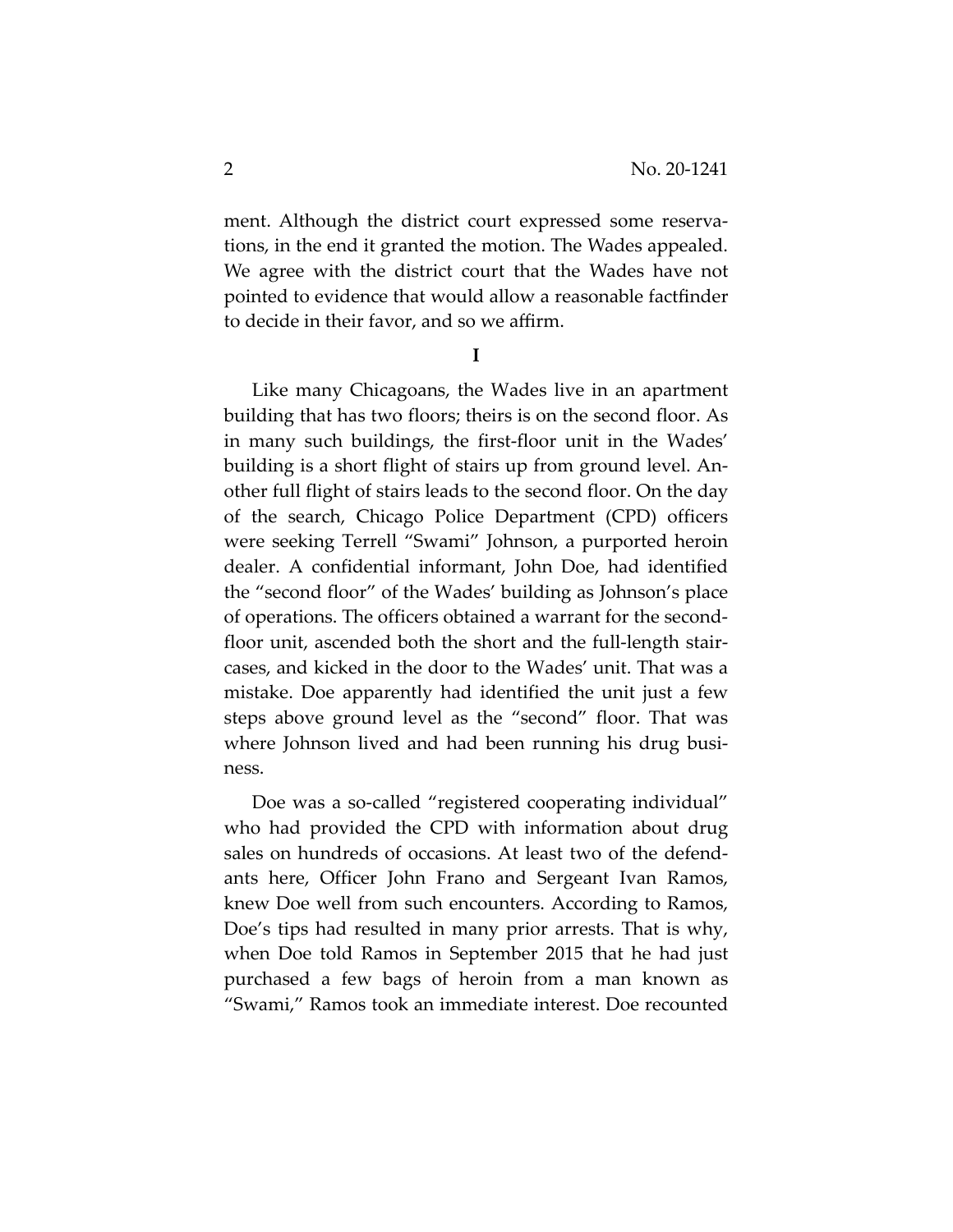that he had entered Swami's *second*-floor apartment through the front door, walked through a living room, and purchased heroin in the back bedroom. He claimed to have seen between twenty and fifty baggies of heroin in the bedroom closet. After hearing Doe's story, Ramos drove with him to the address Doe gave him—the Wades' building—where Doe pointed out the (real) second-floor unit—the Wades' apartment—and said it was Johnson's.

Ramos did very little to corroborate Doe's tip. He pulled a photograph of Terrell Johnson from the CPDs Data Warehouse and showed it to Doe, who indicated that the man pictured was "Swami." Neither Ramos nor any other officer took steps to confirm Johnson's address, surveilled the building further, or checked whether anybody else was registered as living in the unit in question.

Ramos drafted a search-warrant application for the second-floor unit. Ramos and Frano then applied for a warrant from a Cook County judge. The officers furnished the judge with the application, a draft warrant, and Doe's criminal history. The judge also interviewed Doe, who answered several questions about his knowledge of Johnson, his own heroin use, the date of the purchase from Johnson, and the quantity of drugs purchased. The record is silent as to whether the judge was told that Doe was a registered informant, but the Wades contend he was not and the officers do not claim otherwise. After the judge issued the warrant, Ramos, Frano, and ten other officers made plans to execute it that same evening.

Meanwhile, at the Wades' apartment, Wilhelm was visiting with his friend Tirae Dotson. Dotson often cut Wilhelm's hair and had agreed to do so that night. At around 8 pm, af-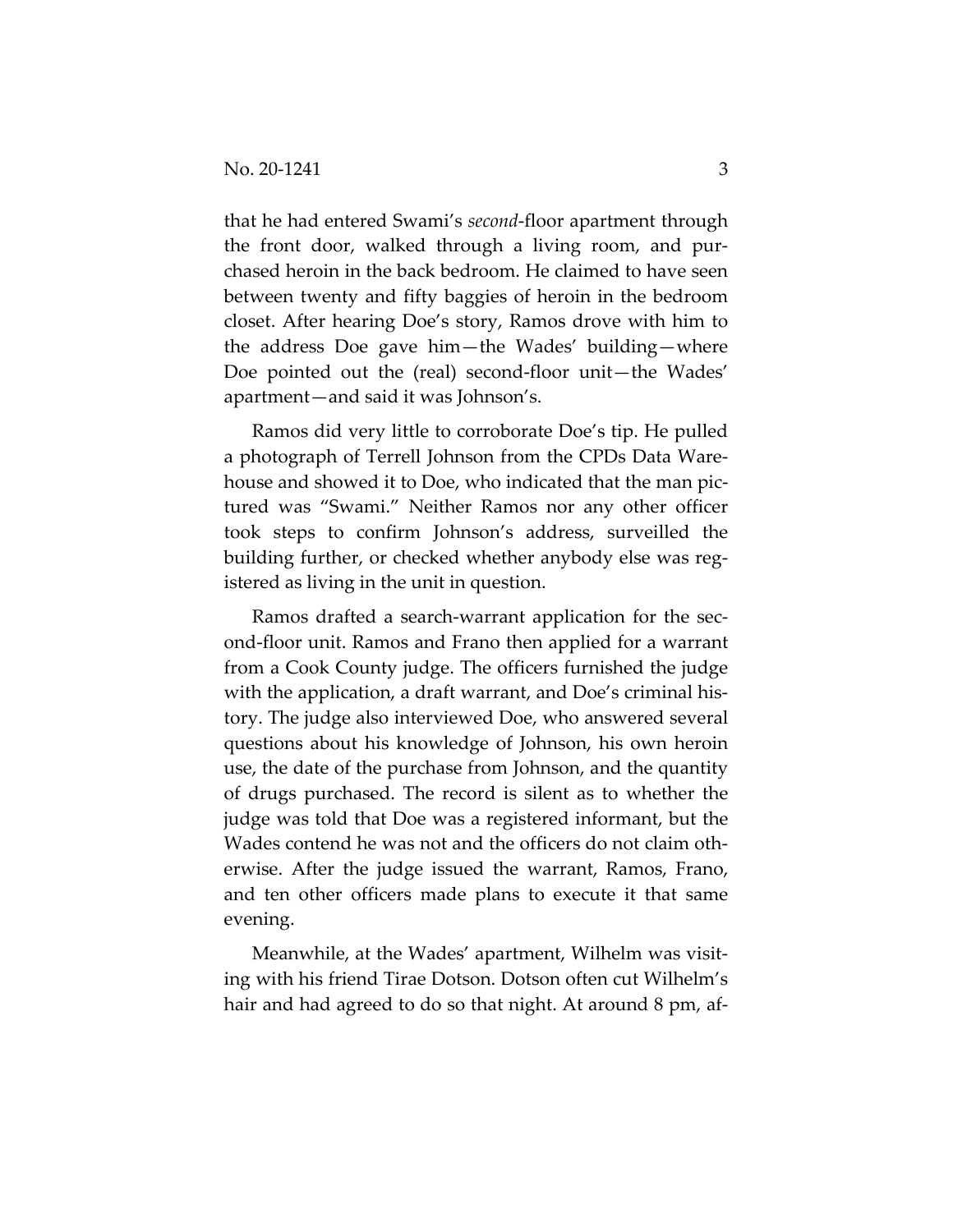ter chatting for a bit with Dotson, Wilhelm left to pick up Se'Mone from a CTA station. The plan was for Dotson to cut Wilhelm's hair after Wilhelm and Se'Mone returned. Instead, while Wilhelm was out, the police arrived. Their accounts and Dotson's differ as to what happened next. Because the Wades, the nonmovants, have adopted Dotson's version of the facts, we credit his account to the extent that it differs from that of the officers. (Dotson was initially a party to this lawsuit, but his claims have now been settled and are not part of the appeal.)

Dotson was on the back porch smoking a cigarette when the officers arrived on the scene. Before he saw anything, Dotson heard two loud "thuds" or "booms" that sounded to him as though they were coming from downstairs. The booms were quickly followed by two officers chasing a man named Pierre Nero up the rear stairs leading to the porch. Dotson testified that he was not sure whether Nero was coming from the downstairs apartment or from somewhere else. The officers detained Nero (who turned out later to be one of Johnson's associates) and Dotson on the porch. The officers then moved both men to the Wades' kitchen and searched them. Dotson alleged that an officer planted narcotics on his person around this time.

All agree that shortly after the officers arrived at the building, they also entered the downstairs unit. But there are important differences in the details.

Although we do not rely on the officers' version, it sheds some light on the overall scene. The officers say that upon entering the Wades' apartment they found Dotson and Nero inside. Both fled. Several officers pursued and soon caught up with Dotson and Nero on the back porch. There they saw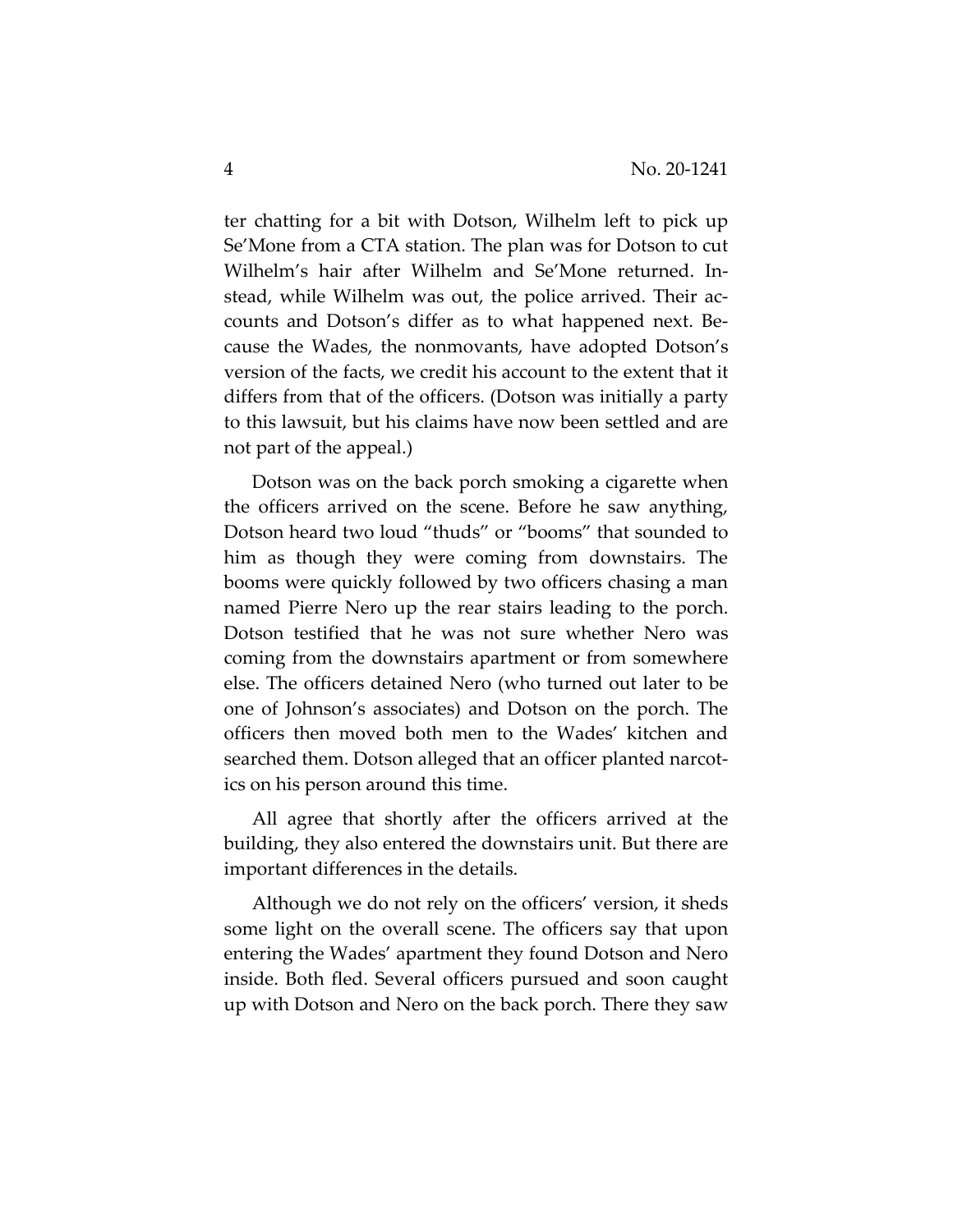a third man running down the stairs. Officer Frano pursued the third man, following him into the first-floor unit. Inside he found a woman, several children, and narcotics in plain view. Mysteriously, the man had vanished. The woman identified the man as Johnson and herself as his girlfriend.

This flatly contradicts Dotson's account, which, as we said, we are crediting at this juncture. Recall that Dotson said that he was on the porch, not inside, when he first encountered the officers, and he said that the officers chased Nero *up* the stairs, not the disappearing Johnson *down* the stairs. Dotson also testified that he has a necrotic hip and could not possibly have fled out onto the back porch. The Wades, emphasizing these disagreements, urge us to infer that the officers realized "immediately" that the warrant identified the wrong apartment. They further infer that the two booms Dotson heard were the officers breaching the downstairs door. We will return to these points later.

The Wades returned from the CTA station while the search of their home was ongoing, but the record does not pinpoint exactly when. Nor does it shed light on how long, after the Wades arrived, the officers remained in their apartment; whether the Wades managed to communicate to the supervising officers that they, not Johnson, lived in the second-floor unit; or how much information passed back and forth between the upstairs and downstairs teams. Video evidence that might have resolved some of these questions was, unfortunately, lost—the officers seized the video recording made by the building's surveillance-system, but then they purportedly mislabeled it. The officers now represent that it has been destroyed. (The plaintiffs did not assert that this loss amounted to spoliation of evidence, nor did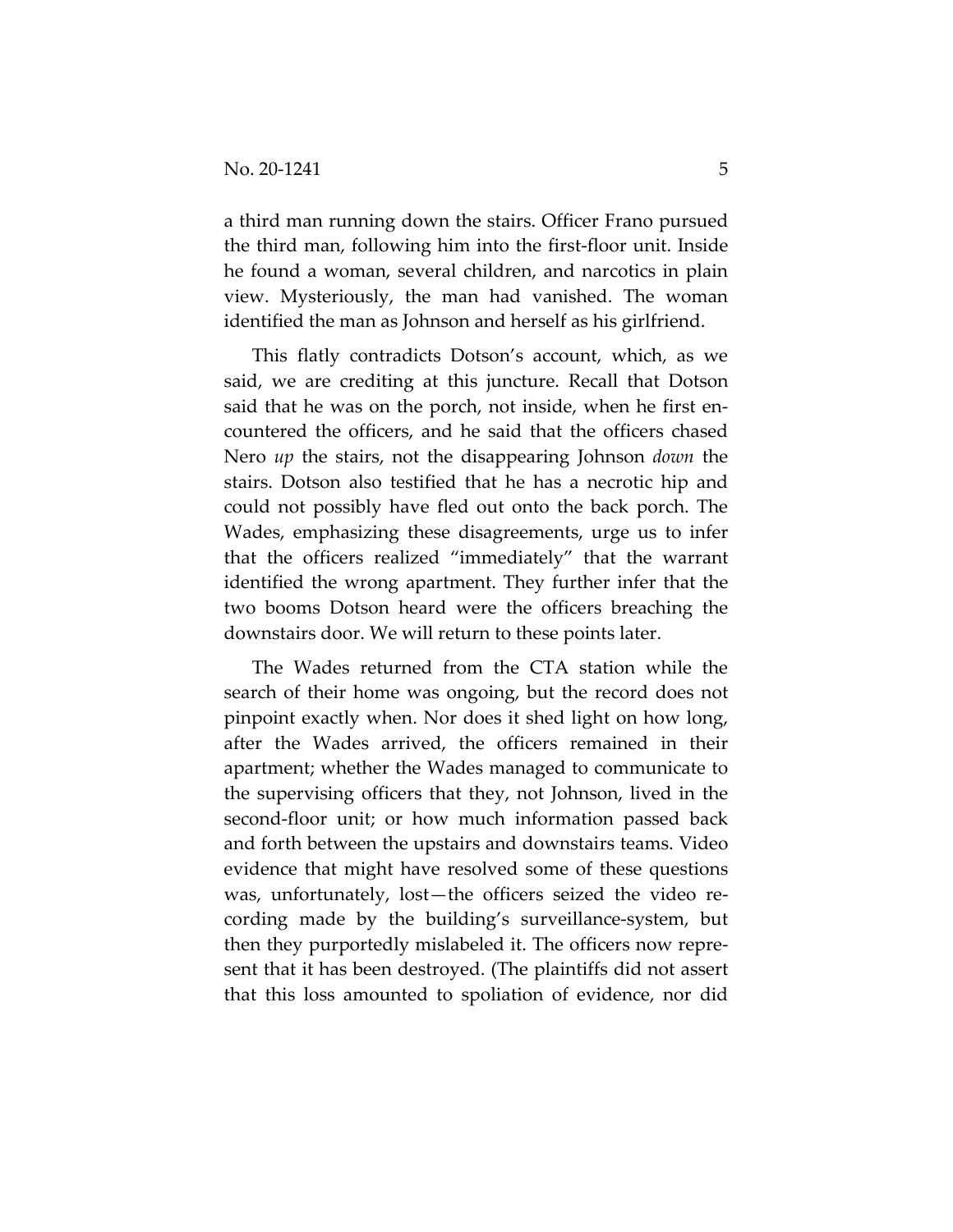they seek an adverse inference or damages because of it. We therefore do not pursue those possibilities.) But putting aside the many holes in the record, we can say confidently that a thorough search of the Wades' apartment turned up no drugs. In contrast, large quantities of narcotics were discovered in the downstairs unit.

The Wades and Dotson sued. As relevant to this appeal, the Wades alleged that the officers violated their Fourth Amendment right to be free from unreasonable searches in two ways. First, they contended that the warrant was not supported by probable cause, in part because Ramos knowingly omitted material information from the warrant application. Second, they contended that the officers knew or should have known that their warrant described the wrong apartment but nonetheless continued the search.

The district court granted summary judgment to the officers on the Wades' claims. After Dotson's claims were settled, the Wades appealed.

### **II**

At the outset, we must address an evidentiary dispute. The Wades contend that the district court erred both in applying the informer's privilege to deny discovery into Doe's identity and track-record and in failing to find a waiver of that privilege. We review the district court's balancing of the "competing interests" bearing on whether to apply the informer's privilege for abuse of discretion. *United States v. McDowell*, 687 F.3d 904, 911 (7th Cir. 2012). Although we have not yet had occasion to define the standard of review for waiver of the informer's privilege, we see no reason not to apply abuse of discretion here, too.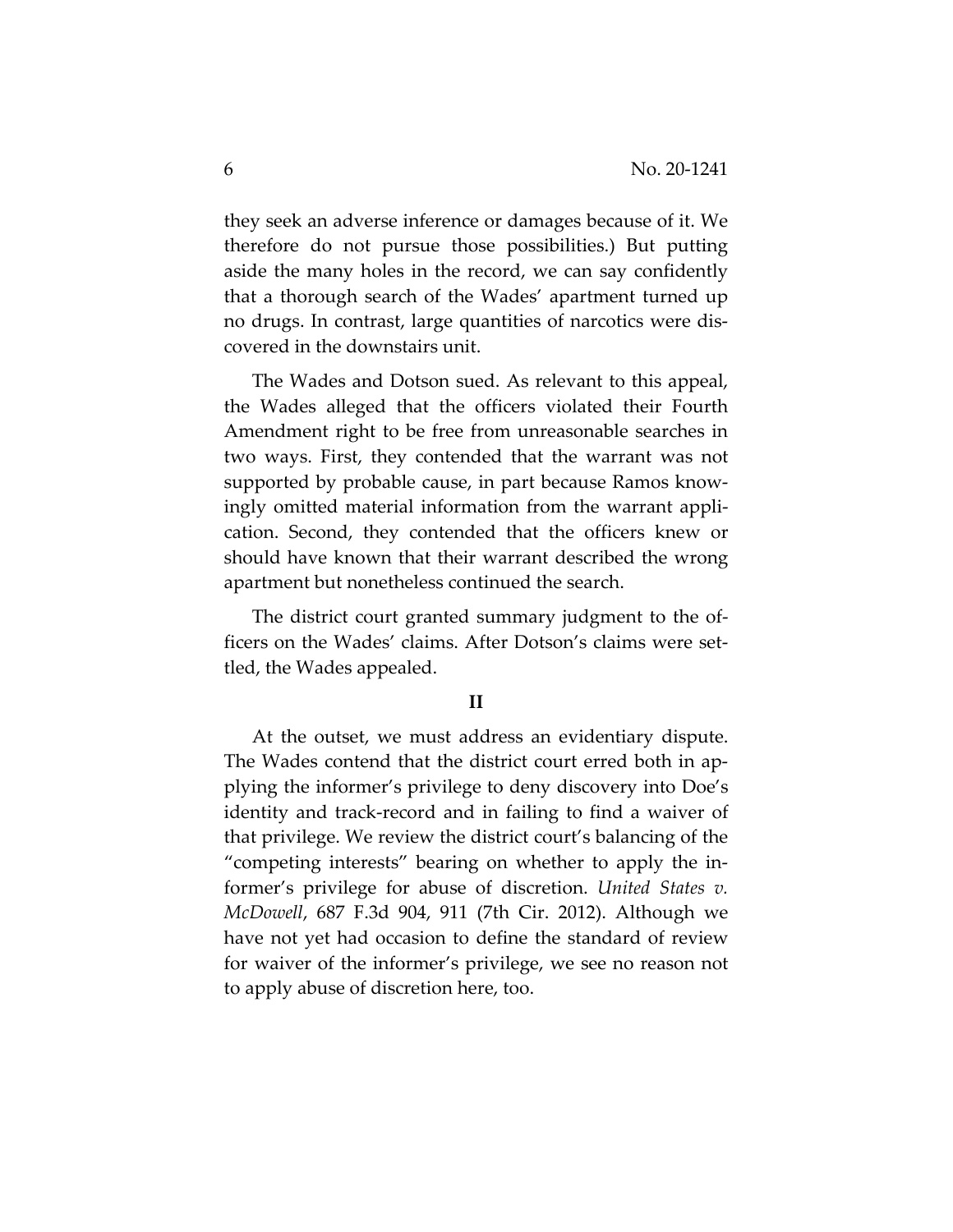The Supreme Court defined the contours of the informer's privilege in *Roviaro v. United States*, 353 U.S. 53 (1957). *Roviaro* suggests that the privilege is more likely to give way in a criminal proceeding than in a civil one. *Id.* at 60. *Roviaro* otherwise dictates a broad inquiry into the "particular circumstances of each case." *Id.* at 62. We have emphasized two additional considerations. First, we have distinguished between a "mere tipster—someone whose only role was to provide the police with the information that served as the foundation for obtaining a search warrant"—and "a transactional witness who participated in the crime charged against the defendant or witnessed the event in question." *United States v. Harris*, 531 F.3d 507, 515 (7th Cir. 2008) (cleaned up). The further an informant is from a transactional witness, the less need to disclose her identity. *Id.* Second, while the informant's safety is a core rationale for the privilege, the government "need not make a threshold showing of likely reprisal or retaliation against the informant in order to assert the privilege." *United States v. Valles*, 41 F.3d 355, 358 (7th Cir. 1994).

The Wades' lawsuit is civil, and so under *Roviaro* they have less claim to discovery into Doe's identity than they would if they were facing criminal prosecution. Doe falls in the "middle ground status somewhere between participants and mere tipsters." *Id.* at 359. He purchased some of the drugs Johnson was selling. But he was not, for instance, Johnson's lieutenant. Most importantly, Doe has a legitimate safety concern. Evidence in the record indicates that he has given the CPD information about criminal activity hundreds of times, and his tips have resulted in dozens of arrests. Moreover, he is a heroin user who interacts regularly with the same drug dealers about whom he provides tips. In light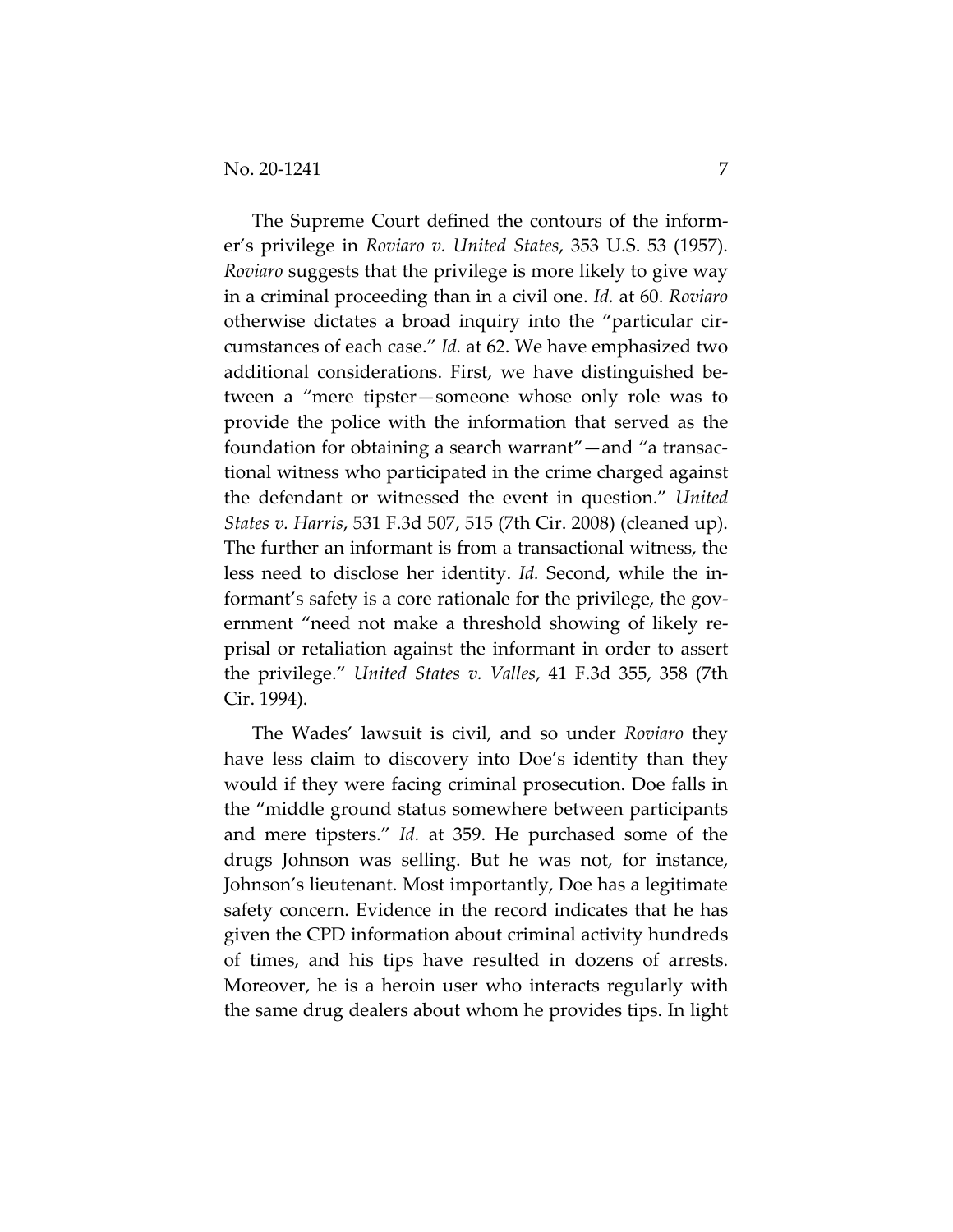of these and the other circumstances, the district court did not abuse its discretion by denying the Wades discovery into Doe's identity and past record as an informant. That said, we emphasize the deferential nature of our review. Our decision today should not be taken as a blanket prohibition against discovery of an informant's identity, no matter the circumstances.

As for waiver, the Wades contend that Doe should be stripped of the informer's privilege because a single filing inadvertently revealed his "IR number." (A savvy user of the relevant databases could use that number to uncover Doe's real name.) This contention fails. The initial production of the IR number was inadvertent, and the disclosure did nothing to nullify Doe's reasonable safety concerns. Moreover, the Wades have not identified evidence establishing wide availability and active use of the IR number. It was thus not an abuse of discretion for the district court to hold that the officers' failure to redact a single number, without more, did not waive an otherwise-valid assertion of privilege.

#### **III**

As we have said many times, summary judgment "is the 'put up or shut up' moment in a lawsuit, when a party must show what evidence it has that would convince a trier of fact to accept its version of events." *Schacht v. Wis. Dep't of Corr.*, 175 F.3d 497, 504 (7th Cir. 1999). This case provides a textbook illustration of what we mean by that maxim. Either of the Wades' Fourth Amendment claims, if backed up by a measure of plausible evidence, might well merit a trial. But as we now explain, there is not enough support for either one to permit a factfinder to rule in their favor.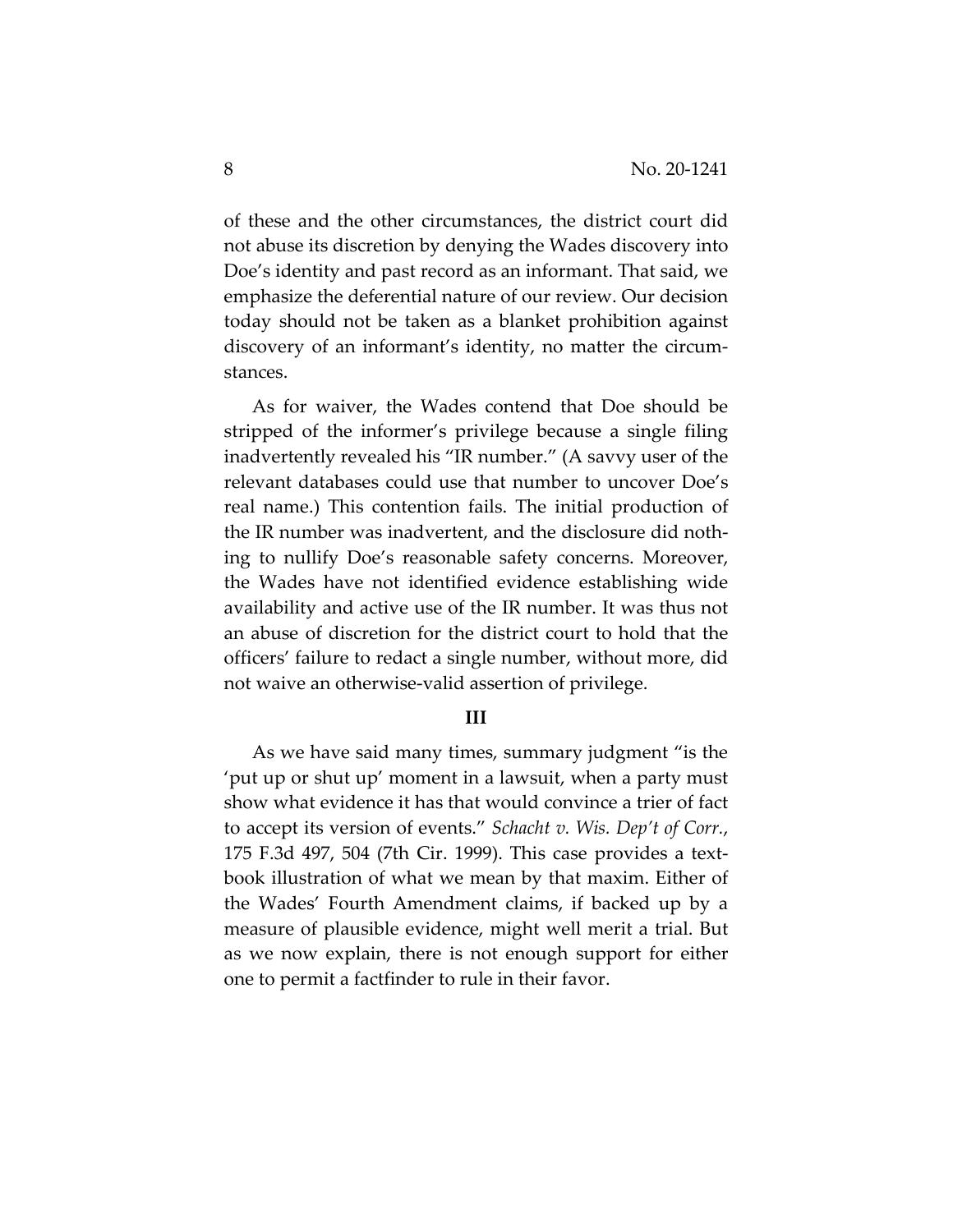We begin with the challenge to the probable cause underpinning the warrant. The Wades contend that Officer Ramos knowingly or recklessly omitted material information about Doe's reliability. If they are correct, Ramos violated the Wades' Fourth Amendment rights. "An officer … violates the Fourth Amendment if he intentionally or recklessly withholds material information from a probable cause affidavit." *Rainsberger v. Benner*, 913 F.3d 640, 647 (7th Cir. 2019). Normally, we give "great deference" to the warrant-issuing judge's determination of probable cause. *Illinois v. Gates*, 462 U.S. 213, 236 (1983). But the Wades' material-omission claim cannot be resolved solely on that basis, because "[a]n affidavit that misleads by lies or omission undercuts the magistrate's ability to make an independent probable cause determination." *Rainsberger*, 913 F.3d at 651. We consider first whether there was an omission and then, if so, whether it was material.

In the district court, the Wades alleged that Ramos omitted six relevant facts about Doe. In particular, they contended that Doe had committed several crimes of dishonesty while a registered informant and asserted that his past tips had often proven unreliable. In a thorough discussion, the district court concluded that each of the six purported omissions was without support in the record, was immaterial, or both. We agree with that assessment. And in any case, the Wades do not spill much ink disputing the district court's analysis of any particular omission. The main thrust of their argument on appeal is instead that they were not given a fair chance to substantiate the omissions because they were denied discovery into Doe's identity and record. As we already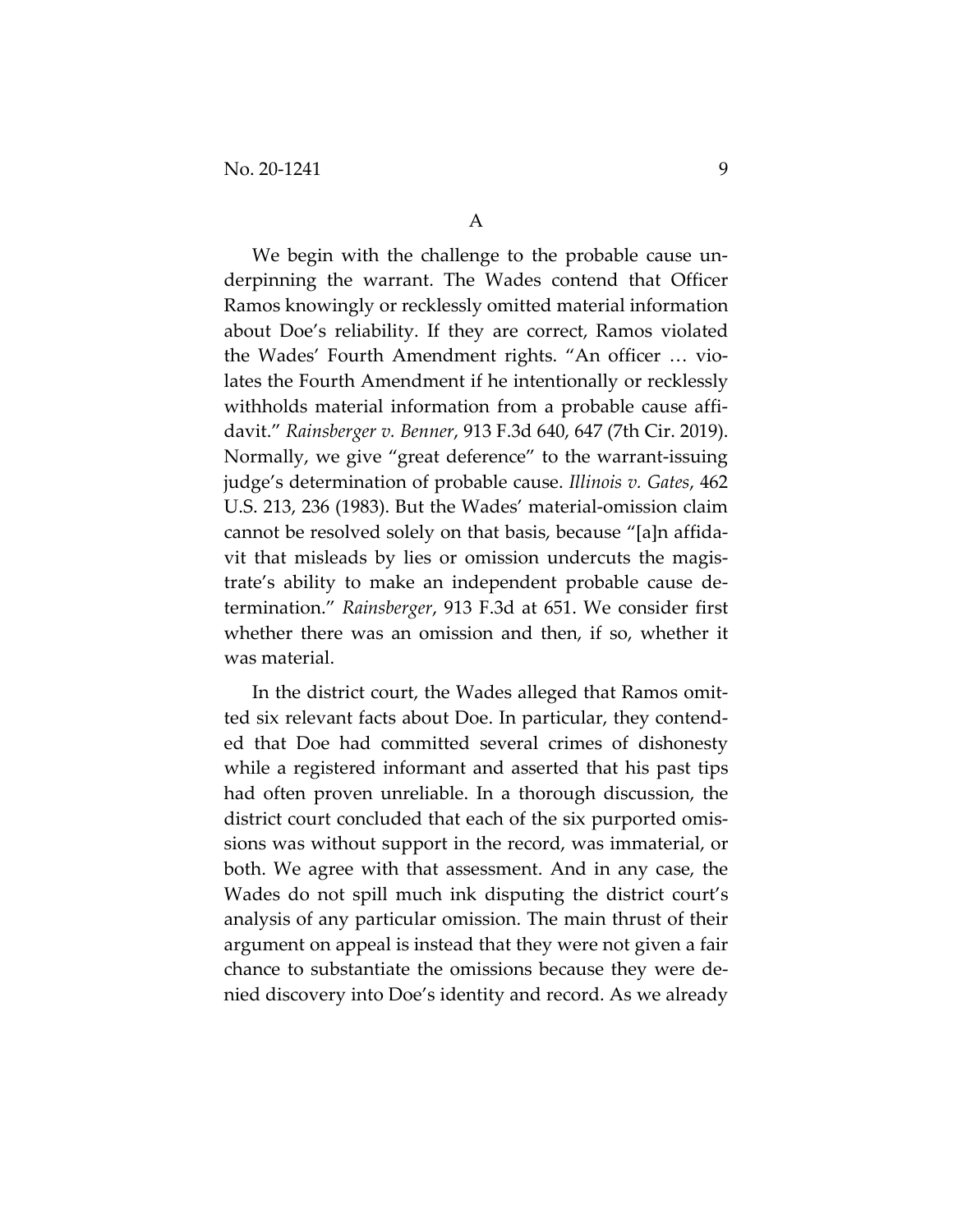have explained, the district court acted within its discretion in refusing to permit that discovery.

The Wades do, however, continue to press one argument: that Ramos did not tell the warrant-issuing judge that Doe was a registered informant *at all*. The officers do not dispute that such an omission occurred. We therefore turn to materiality, using a "straightforward method" to determine whether there is a potential Fourth Amendment violation: we incorporate the allegedly omitted facts and then evaluate "whether the resulting 'hypothetical' affidavit would establish probable cause." *Id.* at 647 (quoting *Bekter v. Gomez*, 692 F.3d 854, 862 (7th Cir. 2012)).

Under this methodology, the Wades' argument comes up short for two reasons. First, the other grounds for probable cause—the other portions of the "hypothetical affidavit" were robust. "In evaluating a probable cause determination based on a confidential witness's report, we look at all the circumstances, including '[1] the level of detail, [2] the extent of firsthand observation, [3] the degree of corroboration, [4] the time between the events reported and the warrant application, and [5] whether the informant appeared or testified before the magistrate.'" *United States v. Thomas*, 835 F.3d 730, 735 (7th Cir. 2016) (quoting *United States v. Glover*, 755 F.3d 811, 816 (7th Cir. 2014)).

Doe's report gets about a 4½ out of 5 on this rubric. Doe appeared before the issuing judge less than 48 hours after making the alleged heroin purchase. The judge asked Doe several specific questions, corroborating Doe's knowledge of the premises. And, drawing on Doe's firsthand observation, the search-warrant application described the premises to be searched and things to be seized with a high level of detail—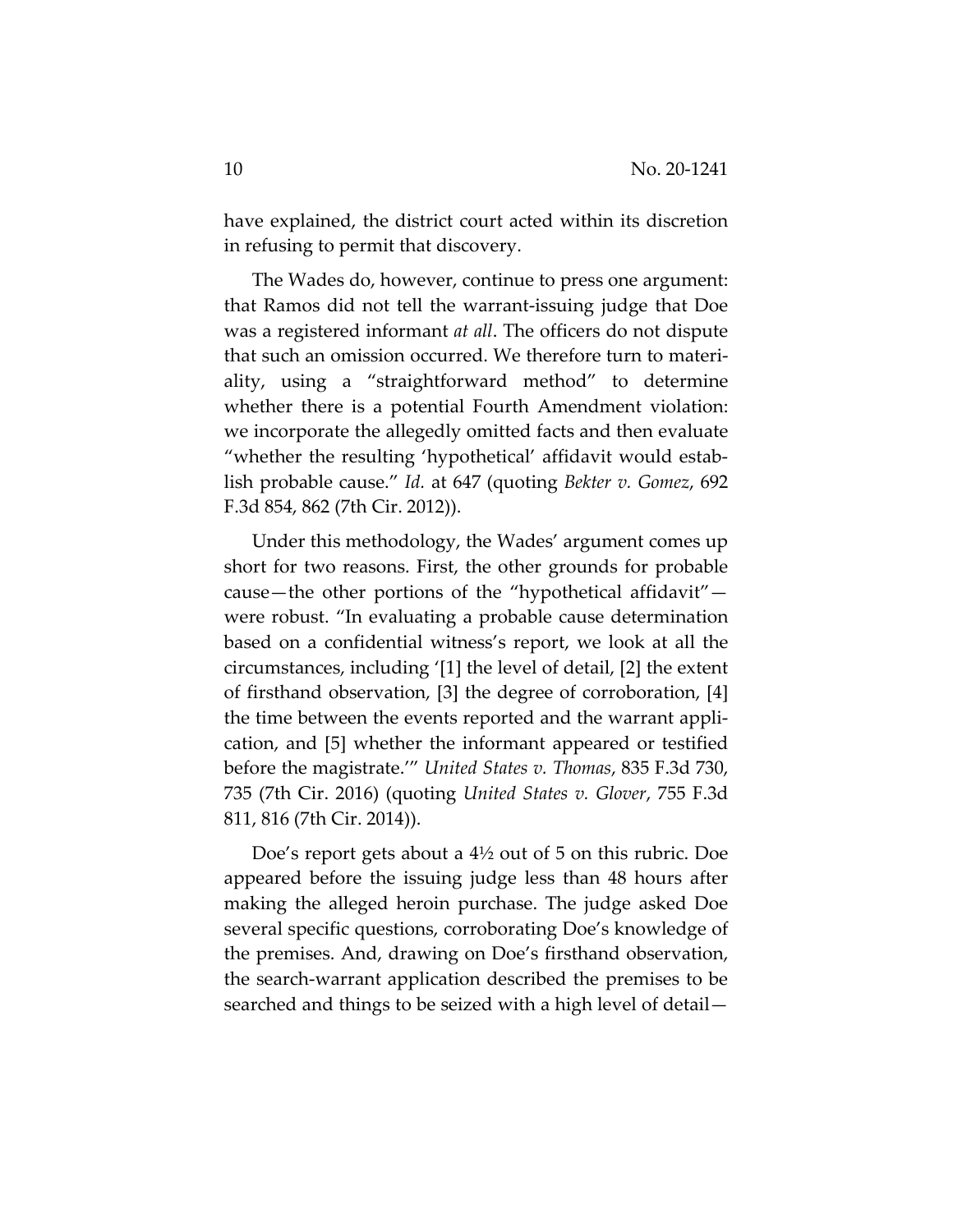including not only the address and seller but also the type and quantity of drugs, the apartment's layout and the drugs' specific location, and even the various sorts of packaging. *Cf. United States v. Peck*, 317 F.3d 754, 756–57 (7th Cir. 2003) (reversing a finding of probable cause where an informant "failed to give specific details about the drugs in Peck's house such as where the drugs were hidden, the total amount of drugs Peck possessed, or the frequency with which Peck sold drugs.") The one weak point was corroboration. Ramos could and should have done more to confirm which unit Johnson occupied. Address verification would have spared the Wades from a violent intrusion by the police and it would have saved the burden and expense of litigation for the City. Nonetheless, "the totality-of-thecircumstances approach means a deficiency in one [respect] may be compensated for by some other indicia of reliability." *Glover*, 755 F.3d at 816 (cleaned up). Here, the other circumstances compensate for the lack of corroboration.

The second problem with the Wades' argument has to do with the purported omission itself. Telling a judge that a John Doe is a registered informant, not an unknown tipster, will usually increase, not decrease, reliability. Compare *United States v. Searcy*, 664 F.3d 1119, 1123 (7th Cir. 2011) (emphasizing "the fact that the informant's previous dealings with the police led to three arrests in the past six months"), with *United States v. Koerth*, 312 F.3d 862, 867 (7th Cir. 2002) (criticizing heavy reliance on "a previously unknown informant"). The best the Wades can say is that *Searcy* and *Koerth* make Ramos's omission of Doe's status suspicious. But that, without more, is not enough to overwhelm the probable cause otherwise established during Doe's appearance before the judge.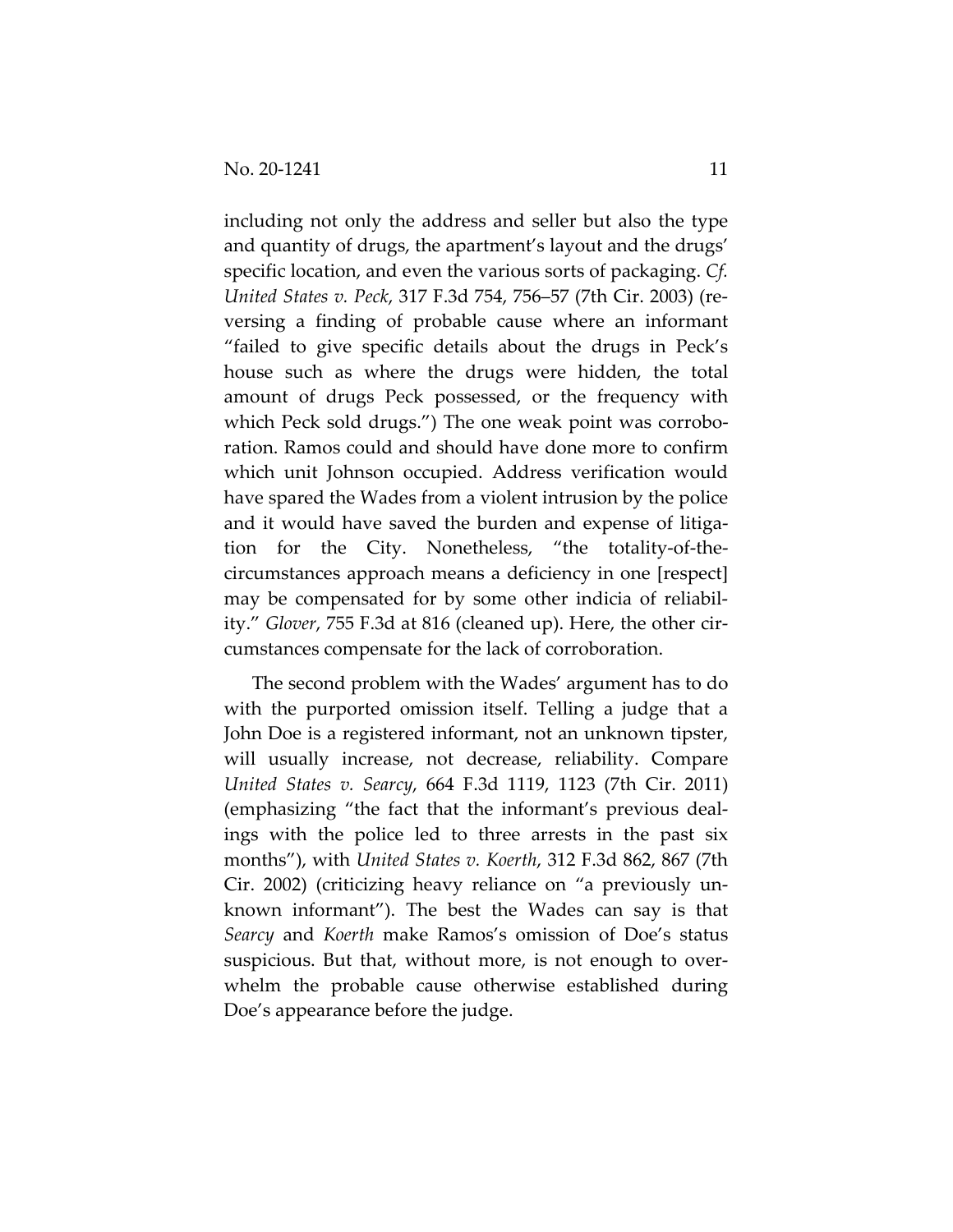We turn finally to the search itself. The Wades contend that it was conducted unreasonably in two related senses. First, the officers knew or should have known "immediately" that they had the wrong apartment. Second, even if the initial confusion was understandable, they should have realized the mistake and abandoned the search of the Wades' apartment long before they actually did.

We can quickly dismiss the first theory. The officers had a valid warrant on which they were entitled to rely. That warrant identified the second-floor apartment as the one to be searched. And the discovery of a short stairway leading up to the building's first floor was not enough to alert them to the fact that there was some ambiguity in the identification of floors. When the officers reached the entry stairway, they had no reason to think that Doe had not recognized it for what it was. This is not a case like *Jones v. Wilhelm*, 425 F.3d 455, 463 (7th Cir. 2005), where the officers knew from prior surveillance that the warrant as phrased was "ambiguous and invalid on its face." Nor does this case resemble *Guzman v. City of Chicago*, 565 F.3d 393, 395 (7th Cir. 2009), where officers had a warrant for a "single-family house" but arrived at the address only to find a real-estate office and two separate apartments. Given the facially valid warrant and the lack of immediately self-evident ambiguity, the officers were entitled to enter the Wades' apartment to initiate a search.

The second aspect of the Wades' failure-to-abandon argument finds a bit more purchase. The officers had an obligation to cease the search if and when they realized the mistake. "Law enforcement officers who discover that a search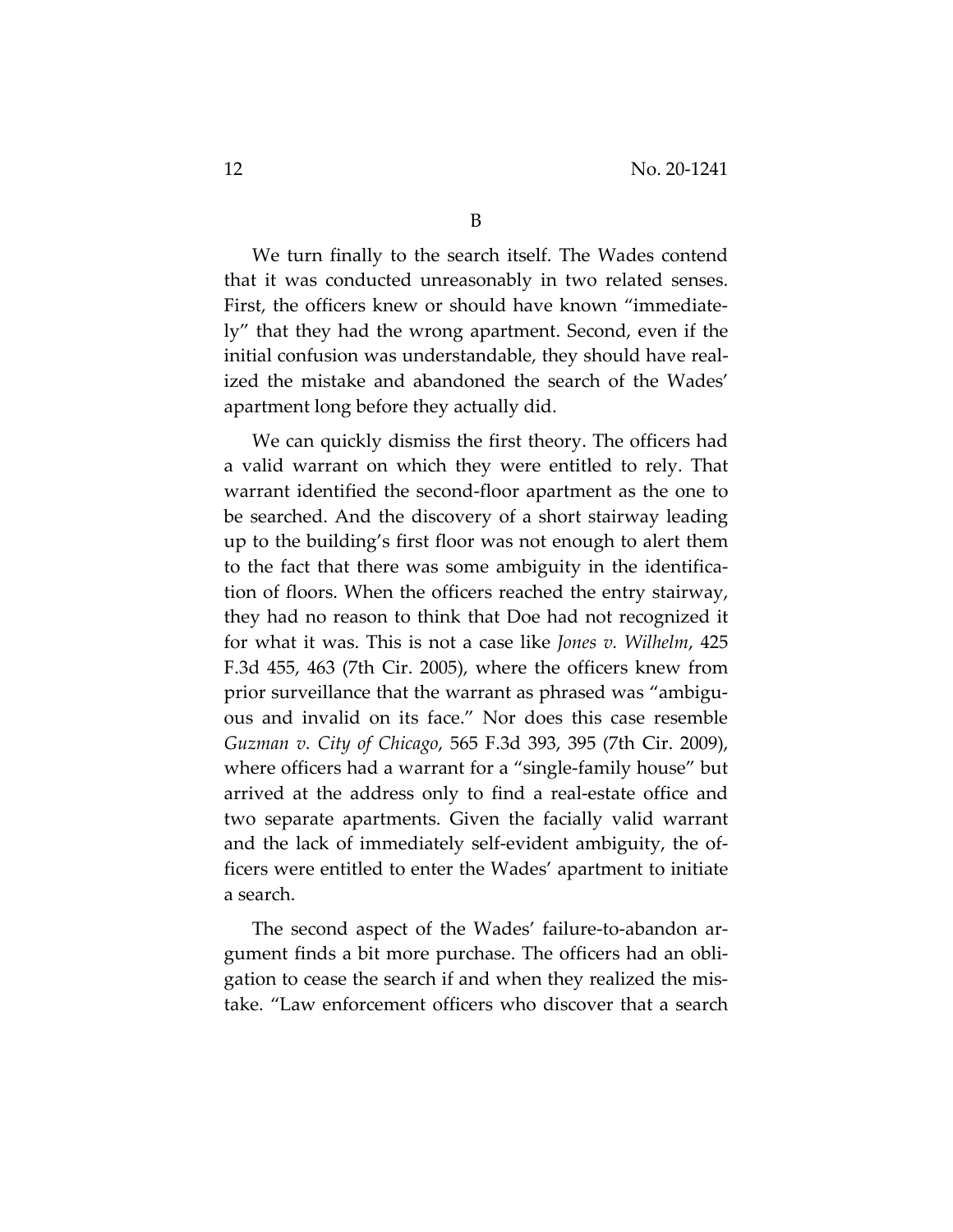warrant does not clearly specify the premises to be searched must ordinarily stop and clear up the ambiguity before they conduct or continue the search." *Muhammad v. Pearson*, 900 F.3d 898, 901 (7th Cir. 2018). And the ambiguity here might have been apparent to a conscientious officer after just a few minutes in the building. By that time, the officers were familiar with the building's layout and multiple staircases, had discovered drugs in the downstairs unit, and knew from Johnson's girlfriend that the downstairs unit—not the Wades'—was Johnson's place of operations. On top of that, the officers' quick entry to the downstairs unit and the accompanying "booms" remain unexplained. The officers' account—that they were chasing Johnson—is both contradicted by Dotson and implausible. The officers have never explained how Johnson managed to vanish from the ground floor of a small residential building that was surrounded by officers who had all seen his picture and were there to arrest him.

But the Wades have not carried their evidentiary burden: the gaps in the record preclude sending this theory to a jury. Failure-to-abandon theories of liability such as that evaluated in *Muhammad* turn on each individual officer's actual knowledge of the indicia of a mistake. Yet our record contains no information about when that knowledge accrued for specific defendants. We do not know when the upstairs police learned that drugs had been found downstairs. We do not know how far the upstairs search had progressed when the Wades came home, or when Ramos or the other commanding officers were told that they had come home. We do not know when the Wades informed the upstairs police that they, not Johnson, lived in the second-floor unit. We do not know how long it took to arrest Dotson. We do not know